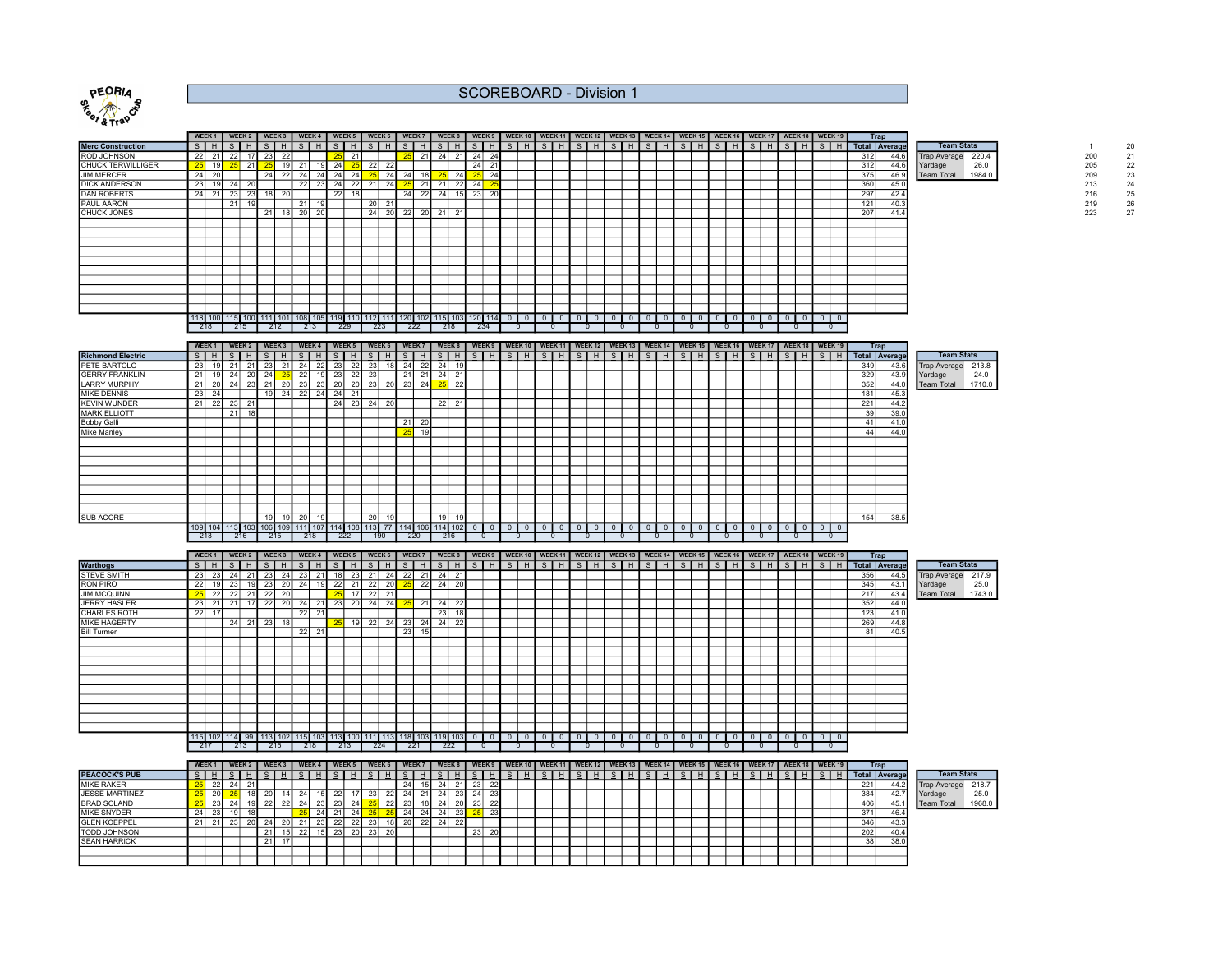|  |     |     |     | 120 109 115 96 108 88 116 100 111 107 |     |  |     |     |  | 119 107 115 100 120 109 118 1 | 1101 | 0 |  |  |  | $\mathbf{u}$ |  |  |  |  | $\Omega$ | $\overline{0}$ |  |
|--|-----|-----|-----|---------------------------------------|-----|--|-----|-----|--|-------------------------------|------|---|--|--|--|--------------|--|--|--|--|----------|----------------|--|
|  | 229 | 211 | 196 | 216                                   | 218 |  | 226 | 215 |  | 229                           | 228  |   |  |  |  |              |  |  |  |  |          |                |  |

|                        |    | WEEK <sub>1</sub> |         | WEEK 2          |    | WEEK 3 |       | WEEK 4                                                                 |       |    |                 |    |            |    |               |    |    |         |              | WEEK 5   WEEK 6   WEEK 7   WEEK 8   WEEK 9   WEEK 10   WEEK 11   WEEK 12   WEEK 13   WEEK 14   WEEK 15   WEEK 17   WEEK 18   WEEK 18   WEEK 19 |              |              |          |  |          |  |          |          |          |          |         |                |     | <b>Trap</b>   |                     |        |
|------------------------|----|-------------------|---------|-----------------|----|--------|-------|------------------------------------------------------------------------|-------|----|-----------------|----|------------|----|---------------|----|----|---------|--------------|------------------------------------------------------------------------------------------------------------------------------------------------|--------------|--------------|----------|--|----------|--|----------|----------|----------|----------|---------|----------------|-----|---------------|---------------------|--------|
| <b>Gauchos</b>         |    | S H               | $ S $ H |                 |    | SHI    |       | S H                                                                    | ™ S ⊫ |    | $H$ $S$ $H$     |    | <b>SHH</b> |    |               |    |    |         |              | S   H   S   H   S   H   S   H   S   H   S   H   S   H   S   H   S   H   S   H   S   H   S   H                                                  |              |              |          |  |          |  |          |          |          |          |         |                |     | Total Average | <b>Team Stats</b>   |        |
| <b>MIKE WILSON</b>     | 22 |                   | -23     |                 |    | 23 I   | 211   |                                                                        | 22    | 20 | <b>221</b>      | 23 |            |    | 23            | 20 | 24 | 24      |              |                                                                                                                                                |              |              |          |  |          |  |          |          |          |          |         |                | 350 | 43.8          | <b>Trap Average</b> | 218.4  |
| <b>KENT KOSHKARIAN</b> | 22 |                   | 23      |                 | 20 |        | 22    | 22                                                                     | 22    | 22 | 24              | 22 | 21         | 22 | 23            |    | 23 | 23      |              |                                                                                                                                                |              |              |          |  |          |  |          |          |          |          |         |                | 384 | 42.7          | Yardage             | 25.0   |
| JOE SCHWEIGERT         |    | 22                | 22      |                 | 23 |        | 22    | 21                                                                     | 22    | 23 | 24              |    | 23 23      | 23 | 20            | 23 |    |         |              |                                                                                                                                                |              |              |          |  |          |  |          |          |          |          |         |                | 409 | 45.4          | <b>Team Total</b>   | 1966.0 |
| <b>BOB STEWART</b>     |    |                   | 23 24   | 19 <sup>l</sup> | 22 |        | 22 21 | 23                                                                     | 21    | 21 |                 |    |            |    | 20            | 22 | 25 | 19      |              |                                                                                                                                                |              |              |          |  |          |  |          |          |          |          |         |                | 301 | 43.0          |                     |        |
| <b>JOHN MOUNT</b>      | 24 | 24                | 22      | 21              |    |        |       |                                                                        | 25    | 19 | 24              | 21 | 24         |    | $20 \quad 24$ | 19 |    | $25$ 23 |              |                                                                                                                                                |              |              |          |  |          |  |          |          |          |          |         |                | 315 | 45.0          |                     |        |
| <b>DAVE GASKILL</b>    |    |                   |         |                 | 22 | $\sim$ | -231  |                                                                        |       |    |                 |    | 22         | 18 |               |    |    |         |              |                                                                                                                                                |              |              |          |  |          |  |          |          |          |          |         |                | 122 | 40.7          |                     |        |
| Mike Henrikson         |    |                   |         |                 |    |        |       |                                                                        |       |    | 20 <sup>1</sup> | 20 |            | 20 |               |    |    |         |              |                                                                                                                                                |              |              |          |  |          |  |          |          |          |          |         |                | 85  | 42.5          |                     |        |
|                        |    |                   |         |                 |    |        |       |                                                                        |       |    |                 |    |            |    |               |    |    |         |              |                                                                                                                                                |              |              |          |  |          |  |          |          |          |          |         |                |     |               |                     |        |
|                        |    |                   |         |                 |    |        |       |                                                                        |       |    |                 |    |            |    |               |    |    |         |              |                                                                                                                                                |              |              |          |  |          |  |          |          |          |          |         |                |     |               |                     |        |
|                        |    |                   |         |                 |    |        |       |                                                                        |       |    |                 |    |            |    |               |    |    |         |              |                                                                                                                                                |              |              |          |  |          |  |          |          |          |          |         |                |     |               |                     |        |
|                        |    |                   |         |                 |    |        |       |                                                                        |       |    |                 |    |            |    |               |    |    |         |              |                                                                                                                                                |              |              |          |  |          |  |          |          |          |          |         |                |     |               |                     |        |
|                        |    |                   |         |                 |    |        |       |                                                                        |       |    |                 |    |            |    |               |    |    |         |              |                                                                                                                                                |              |              |          |  |          |  |          |          |          |          |         |                |     |               |                     |        |
|                        |    |                   |         |                 |    |        |       |                                                                        |       |    |                 |    |            |    |               |    |    |         |              |                                                                                                                                                |              |              |          |  |          |  |          |          |          |          |         |                |     |               |                     |        |
|                        |    |                   |         |                 |    |        |       |                                                                        |       |    |                 |    |            |    |               |    |    |         |              |                                                                                                                                                |              |              |          |  |          |  |          |          |          |          |         |                |     |               |                     |        |
|                        |    |                   |         |                 |    |        |       |                                                                        |       |    |                 |    |            |    |               |    |    |         |              |                                                                                                                                                |              |              |          |  |          |  |          |          |          |          |         |                |     |               |                     |        |
|                        |    |                   |         |                 |    |        |       |                                                                        |       |    |                 |    |            |    |               |    |    |         |              |                                                                                                                                                |              |              |          |  |          |  |          |          |          |          |         |                |     |               |                     |        |
|                        |    |                   |         |                 |    |        |       |                                                                        |       |    |                 |    |            |    |               |    |    |         |              |                                                                                                                                                |              |              |          |  |          |  |          |          |          |          |         |                |     |               |                     |        |
|                        |    |                   |         |                 |    |        |       | 112 112 114 94 108 106 109 106 112 105 114 109 115 103 110 101 122 114 |       |    |                 |    |            |    |               |    |    |         | $\mathbf{0}$ | $\Omega$                                                                                                                                       | $\mathbf{0}$ | $\mathbf{0}$ | $\Omega$ |  | $\Omega$ |  | $\Omega$ | $\Omega$ | $\Omega$ | $\Omega$ | $\circ$ | 0 <sub>0</sub> |     |               |                     |        |
|                        |    | 224               |         | 208             |    | 214    |       | 215                                                                    | 217   |    | 223             |    | 218        |    | 211           |    |    | 236     |              |                                                                                                                                                |              |              |          |  |          |  |          |          |          |          |         | $\mathbf{0}$   |     |               |                     |        |

|                       |    | WEEK <sub>1</sub> |    | WEEK 2         |    |      |                 | WEEK 3   WEEK 4 |              | WEEK 5                                        |    | WEEK 6 |      | WEEK 7 |     | WEEK 8 |    |          |  | WEEK 9   WEEK 10   WEEK 11   WEEK 12   WEEK 13   WEEK 14   WEEK 15   WEEK 16   WEEK 17   WEEK 18   WEEK 19 |  |  |  |              |              |              |     |              |              |                |     | Trap          |                    |        |
|-----------------------|----|-------------------|----|----------------|----|------|-----------------|-----------------|--------------|-----------------------------------------------|----|--------|------|--------|-----|--------|----|----------|--|------------------------------------------------------------------------------------------------------------|--|--|--|--------------|--------------|--------------|-----|--------------|--------------|----------------|-----|---------------|--------------------|--------|
| <b>River Rats</b>     |    | SHH               |    | S <sub>H</sub> |    |      | $\mathbf{s}$    | H               | <sub>S</sub> | H                                             | S. |        | -s I | H      |     | S H    |    | $S$ $H$  |  |                                                                                                            |  |  |  |              |              |              | S H | $\mathbf{s}$ | H            | S <sub>H</sub> |     | Total Average | <b>Team Stats</b>  |        |
| <b>STAN GEISZ</b>     | 24 |                   | 23 | 22             |    | 24   | 22              | 22              | 24           | 20                                            | 25 | 23     | 22   |        | 21  | 24     | 20 | 19       |  |                                                                                                            |  |  |  |              |              |              |     |              |              |                | 394 | 43.8          | Trap Average 214.8 |        |
| <b>BILL STAPLETON</b> | 22 |                   | 24 | 21             |    | 22   | 23              |                 | 23           | 17 <sup>1</sup>                               | 20 | 22     | 23   |        |     |        |    |          |  |                                                                                                            |  |  |  |              |              |              |     |              |              |                | 296 | 42.3          | Yardage            | 24.0   |
| RANDY LOHR            | 22 |                   |    |                | 23 | 20   | 24              | -24             |              |                                               |    |        | 24   | 21     | 21  | 19     |    |          |  |                                                                                                            |  |  |  |              |              |              |     |              |              |                | 216 | 43.2          | <b>Team Total</b>  | 1933.0 |
| <b>RUSS STINE</b>     | 23 |                   | 24 | 23             | 23 | 20 I | 16 <sup>1</sup> | 221             | 24           | 21                                            | 19 | 22     |      |        | 23  | 24     |    |          |  |                                                                                                            |  |  |  |              |              |              |     |              |              |                | 307 | 43.9          |                    |        |
| <b>JOHN GEISZ</b>     | 20 |                   | 19 | 17             |    |      |                 |                 | 24           | 19                                            | 24 | 20     | 21   |        | 24  | 21     | 23 | 22       |  |                                                                                                            |  |  |  |              |              |              |     |              |              |                | 292 | 41.7          |                    |        |
| <b>CAL STINE</b>      |    |                   | 24 | 20             |    | 18   | 24              | 24              | 24           | 21                                            |    |        |      |        | 21  | 21     | 23 | -201     |  |                                                                                                            |  |  |  |              |              |              |     |              |              |                | 265 | 44.2          |                    |        |
| Mike Bartman          |    |                   |    |                |    |      |                 |                 |              |                                               | 21 | 19     |      |        |     |        |    |          |  |                                                                                                            |  |  |  |              |              |              |     |              |              |                | 40  | 40.0          |                    |        |
| <b>Rick Lohr</b>      |    |                   |    |                |    |      |                 |                 |              |                                               |    |        | 22   | 21     |     |        | 21 | 161      |  |                                                                                                            |  |  |  |              |              |              |     |              |              |                | 80  | 40.0          |                    |        |
| Jim Karosky           |    |                   |    |                |    |      |                 |                 |              |                                               |    |        |      |        |     |        | 24 | 19       |  |                                                                                                            |  |  |  |              |              |              |     |              |              |                | 43  | 43.0          |                    |        |
|                       |    |                   |    |                |    |      |                 |                 |              |                                               |    |        |      |        |     |        |    |          |  |                                                                                                            |  |  |  |              |              |              |     |              |              |                |     |               |                    |        |
|                       |    |                   |    |                |    |      |                 |                 |              |                                               |    |        |      |        |     |        |    |          |  |                                                                                                            |  |  |  |              |              |              |     |              |              |                |     |               |                    |        |
|                       |    |                   |    |                |    |      |                 |                 |              |                                               |    |        |      |        |     |        |    |          |  |                                                                                                            |  |  |  |              |              |              |     |              |              |                |     |               |                    |        |
|                       |    |                   |    |                |    |      |                 |                 |              |                                               |    |        |      |        |     |        |    |          |  |                                                                                                            |  |  |  |              |              |              |     |              |              |                |     |               |                    |        |
|                       |    |                   |    |                |    |      |                 |                 |              |                                               |    |        |      |        |     |        |    |          |  |                                                                                                            |  |  |  |              |              |              |     |              |              |                |     |               |                    |        |
|                       |    |                   |    |                |    |      |                 |                 |              |                                               |    |        |      |        |     |        |    |          |  |                                                                                                            |  |  |  |              |              |              |     |              |              |                |     |               |                    |        |
|                       |    |                   |    |                |    |      |                 |                 |              |                                               |    |        |      |        |     |        |    |          |  |                                                                                                            |  |  |  |              |              |              |     |              |              |                |     |               |                    |        |
|                       |    |                   |    |                |    |      |                 |                 |              |                                               |    |        |      |        |     |        |    |          |  |                                                                                                            |  |  |  |              |              |              |     |              |              |                |     |               |                    |        |
|                       |    | 111 96            |    |                |    |      |                 |                 |              | 114 103 121 104 109 107 119 98 109 106 112 98 |    |        |      |        | 110 | 109    |    | $111$ 96 |  |                                                                                                            |  |  |  | $\mathbf{0}$ | $\mathbf{0}$ | $\mathbf{0}$ | 0   | $\mathbf{0}$ | $\mathbf{0}$ | $0$   0        |     |               |                    |        |
|                       |    | 207               |    | 217            |    | 225  |                 | 216             |              | 217                                           |    | 215    |      | 210    |     | 219    |    | 207      |  |                                                                                                            |  |  |  |              |              |              |     |              |              |                |     |               |                    |        |

| eam Stats |
|-----------|
| 214.8     |
| 24.0      |
| 1933.0    |
|           |

|                             |    |     |         | WEEK1   WEEK2             |                 |                 |            |    |                                                      |                 |    |      |                 |       |    |    |                |            |  |  |            |              |  | WEEK3   WEEK4   WEEK5   WEEK6   WEEK7   WEEK8   WEEK9   WEEK10   WEEK11   WEEK12   WEEK13   WEEK15   WEEK15   WEEK16   WEEK17   WEEK18   WEEK19 |              |         |           |        |              |     | Trap          |                     |        |  |
|-----------------------------|----|-----|---------|---------------------------|-----------------|-----------------|------------|----|------------------------------------------------------|-----------------|----|------|-----------------|-------|----|----|----------------|------------|--|--|------------|--------------|--|-------------------------------------------------------------------------------------------------------------------------------------------------|--------------|---------|-----------|--------|--------------|-----|---------------|---------------------|--------|--|
| <b>C.I. Concealed Carry</b> |    |     |         | $S$  H $S$  H $ S $ H $ $ |                 |                 | SHI        |    | S H                                                  | S H             |    | SHI  |                 | SHH   |    |    |                |            |  |  |            |              |  |                                                                                                                                                 |              |         |           | SHISHI |              |     | Total Average | <b>Team Stats</b>   |        |  |
| <b>BRANDON PLATTNER</b>     |    | 20  | -231    |                           |                 |                 |            |    | <b>221</b>                                           | 24              | 24 | 23   |                 |       | 22 |    | $23 \mid 21$   |            |  |  |            |              |  |                                                                                                                                                 |              |         |           |        |              | 359 | 44.9          | <b>Trap Average</b> | 211.9  |  |
| RANDY HAMPTON               | 19 |     |         | 211                       | 22              | 19              | 20         | 23 | $25$ 20                                              | $\overline{23}$ | 23 | 22   |                 | 18 23 | 24 | 24 |                |            |  |  |            |              |  |                                                                                                                                                 |              |         |           |        |              | 382 | 42.4          | Yardage             | 23.0   |  |
| DOUG Williams               | 24 |     | 12 24   | 24                        |                 |                 | <b>201</b> | 22 | 24 21 24                                             |                 | 23 |      | 24              | -24   |    |    | 23 21          |            |  |  |            |              |  |                                                                                                                                                 |              |         |           |        |              | 354 | 44.3          | <b>Team Total</b>   | 1907.0 |  |
| DAN MAY                     | 21 |     | $22$ 15 |                           |                 | 22 20           | -20        | 21 | 20 19 24                                             |                 | 22 | 24   |                 | 22 23 | 20 |    | $25$ 21        |            |  |  |            |              |  |                                                                                                                                                 |              |         |           |        |              | 368 | 40.9          |                     |        |  |
| <b>DAVE DILL</b>            | 19 |     |         |                           |                 |                 |            |    |                                                      | 22              | 19 | 23   | 18 <sup>1</sup> |       |    |    |                |            |  |  |            |              |  |                                                                                                                                                 |              |         |           |        |              | 119 | 39.7          |                     |        |  |
| PHIL GOOD                   |    |     |         | 21                        |                 |                 |            |    |                                                      |                 |    |      |                 |       |    |    |                |            |  |  |            |              |  |                                                                                                                                                 |              |         |           |        |              | 40  | 40.0          |                     |        |  |
| BRIAN SIEMS                 |    |     |         |                           | 19              | 25              |            |    |                                                      |                 |    |      |                 |       |    |    |                |            |  |  |            |              |  |                                                                                                                                                 |              |         |           |        |              | 44  | 44.0          |                     |        |  |
| <b>MARK ROSENAK</b>         |    |     |         |                           |                 |                 | 24         | 24 | $22$ 19                                              |                 |    |      |                 |       |    |    |                |            |  |  |            |              |  |                                                                                                                                                 |              |         |           |        |              | 89  | 44.5          |                     |        |  |
| James Scott                 |    |     |         |                           |                 |                 |            |    |                                                      |                 |    |      |                 | 22    |    |    | 24 17          |            |  |  |            |              |  |                                                                                                                                                 |              |         |           |        |              | 80  | 40.0          |                     |        |  |
|                             |    |     |         |                           |                 |                 |            |    |                                                      |                 |    |      |                 |       |    |    |                |            |  |  |            |              |  |                                                                                                                                                 |              |         |           |        |              |     |               |                     |        |  |
|                             |    |     |         |                           |                 |                 |            |    |                                                      |                 |    |      |                 |       |    |    |                |            |  |  |            |              |  |                                                                                                                                                 |              |         |           |        |              |     |               |                     |        |  |
|                             |    |     |         |                           |                 |                 |            |    |                                                      |                 |    |      |                 |       |    |    |                |            |  |  |            |              |  |                                                                                                                                                 |              |         |           |        |              |     |               |                     |        |  |
|                             |    |     |         |                           |                 |                 |            |    |                                                      |                 |    |      |                 |       |    |    |                |            |  |  |            |              |  |                                                                                                                                                 |              |         |           |        |              |     |               |                     |        |  |
|                             |    |     |         |                           |                 |                 |            |    |                                                      |                 |    |      |                 |       |    |    |                |            |  |  |            |              |  |                                                                                                                                                 |              |         |           |        |              |     |               |                     |        |  |
|                             |    |     |         |                           |                 |                 |            |    |                                                      |                 |    |      |                 |       |    |    |                |            |  |  |            |              |  |                                                                                                                                                 |              |         |           |        |              |     |               |                     |        |  |
| SUB SCORE                   |    |     |         |                           | 18 <sup>1</sup> | 18 <sub>1</sub> |            |    |                                                      |                 |    |      |                 |       |    |    |                |            |  |  |            |              |  |                                                                                                                                                 |              |         |           |        |              | 36  | 36.0          |                     |        |  |
| SUB SCORE                   |    |     |         |                           | 18 <sup>1</sup> | 18              |            |    |                                                      |                 |    |      |                 |       |    |    |                |            |  |  |            |              |  |                                                                                                                                                 |              |         |           |        |              | 36  | 36.0          |                     |        |  |
|                             |    |     |         |                           |                 |                 |            |    | 108 90 100 97 99 100 102 109 113 100 117 111 117 107 |                 |    |      |                 |       |    |    | 117 102 119 99 | $^{\circ}$ |  |  | $^{\circ}$ | $\mathbf{0}$ |  |                                                                                                                                                 | $\mathbf{0}$ | $\circ$ | $\circ$ 1 |        |              |     |               |                     |        |  |
|                             |    | 198 |         | - 197                     |                 | 199             | 211        |    | 213                                                  | 228             |    | -224 |                 | 219   |    |    | 218            |            |  |  |            |              |  |                                                                                                                                                 |              |         |           |        | $\mathbf{0}$ |     |               |                     |        |  |

|     |     |     | 212         |     |     |     |     |  |  |  |  |  |  |  |  |  |  |  |
|-----|-----|-----|-------------|-----|-----|-----|-----|--|--|--|--|--|--|--|--|--|--|--|
| 197 | 199 | 211 | $\sqrt{27}$ | 228 | 224 | 219 | 218 |  |  |  |  |  |  |  |  |  |  |  |
|     |     |     |             |     |     |     |     |  |  |  |  |  |  |  |  |  |  |  |

|                         | WEEK <sub>1</sub>                                                                                                                                                                                                                                                                                                                                                                    |    |     |    | WEEK 3 | I WEEK 4 |    |    | WEEK <sub>5</sub> |                 | WEEK 6 |  |           |          |    |    |  | WEEK 7   WEEK 8   WEEK 9   WEEK 10   WEEK 11   WEEK 12   WEEK 13   WEEK 14   WEEK 15   WEEK 16   WEEK 17   WEEK 18   WEEK 19 |  |  |  |  |  |  |  |  |     | <b>Trap</b>   |                     |                   |        |
|-------------------------|--------------------------------------------------------------------------------------------------------------------------------------------------------------------------------------------------------------------------------------------------------------------------------------------------------------------------------------------------------------------------------------|----|-----|----|--------|----------|----|----|-------------------|-----------------|--------|--|-----------|----------|----|----|--|------------------------------------------------------------------------------------------------------------------------------|--|--|--|--|--|--|--|--|-----|---------------|---------------------|-------------------|--------|
| Chip is a Hit           | $\overline{S}$ $\overline{S}$ $\overline{S}$ $\overline{S}$ $\overline{S}$ $\overline{S}$ $\overline{S}$ $\overline{S}$ $\overline{S}$ $\overline{S}$ $\overline{S}$ $\overline{S}$ $\overline{S}$ $\overline{S}$ $\overline{S}$ $\overline{S}$ $\overline{S}$ $\overline{S}$ $\overline{S}$ $\overline{S}$ $\overline{S}$ $\overline{S}$ $\overline{S}$ $\overline{S}$ $\overline{$ |    |     |    |        |          |    |    |                   |                 |        |  |           |          |    |    |  | I S I H I S I H I S I H I S I H I S I H I S I H I S I H I S I H I S I H I S I H I S I H I S I H I S I H I                    |  |  |  |  |  |  |  |  |     | Total Average |                     | <b>Team Stats</b> |        |
| DOUG VALERIO            |                                                                                                                                                                                                                                                                                                                                                                                      |    | 231 |    | 211    |          |    |    |                   | 23 <sup>1</sup> |        |  | $24$ $24$ |          |    |    |  |                                                                                                                              |  |  |  |  |  |  |  |  | 268 |               | <b>Trap Average</b> |                   | 207.2  |
| <b>TYLER DUNKER</b>     |                                                                                                                                                                                                                                                                                                                                                                                      |    |     |    |        |          |    | 20 | 14                | 18 <sup>1</sup> |        |  |           |          |    |    |  |                                                                                                                              |  |  |  |  |  |  |  |  | 122 | <b>30 51</b>  | Yardage             |                   | 22.0   |
| <b>BILL CHRISTENSEN</b> |                                                                                                                                                                                                                                                                                                                                                                                      | 23 |     | າາ |        | 191      | 24 | 23 | <b>20</b>         |                 |        |  |           | $\Omega$ | 21 | 23 |  |                                                                                                                              |  |  |  |  |  |  |  |  | 408 |               | <b>Team Total</b>   |                   | 1865.0 |